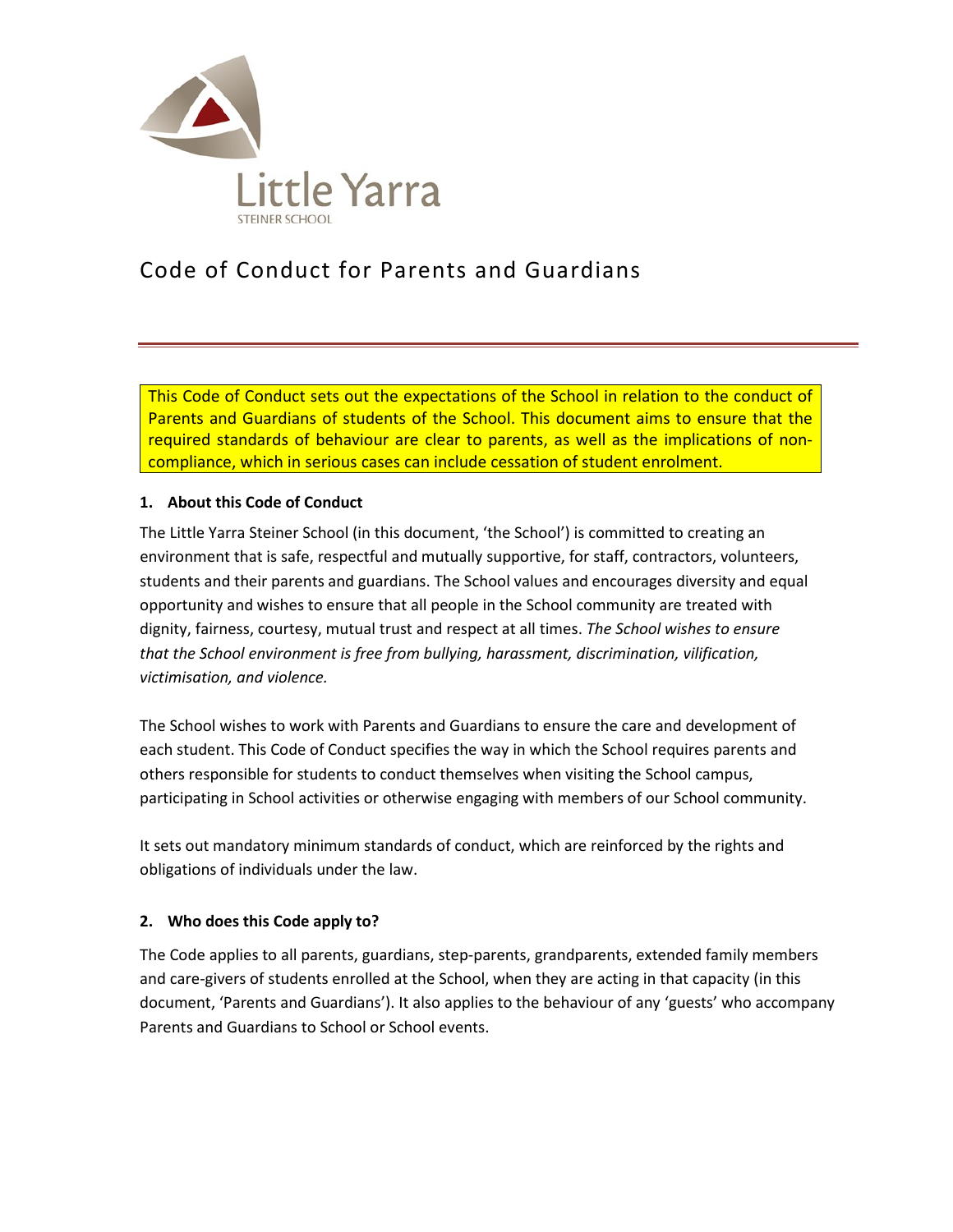This Code governs the way Parents and Guardians interact with and treat other Parents and Guardians, students (including their own), visitors, staff (including teachers), contractors and volunteers (in this document, 'members of the School community').

All Parents and Guardians must act in accordance with this Code, and consequences of any breach are set out under Chapter 5 below.

# **3. What is expected of 'Parents and Guardians'?**

# **3.1 Upholding the School's Purpose and Values**

Parents and Guardians must support and act in accordance with the School's Mission and Values in all dealings with the School, including when referring to the School, directly or indirectly, on Social Media. A copy of this document is available on our website, or on request from the school office. For the purpose of this Code, the key parts are as follows:

- The School is based on Anthroposophical principles as given by Austrian educationalist Dr Rudolf Steiner.
- The School fosters a culture of respectful relationships and positive student behaviours. We promote a whole School environment in which the wider community can participate.
- The School is philosophically committed to the principles and practice of Australian democracy, which includes the values of diversity, openness and tolerance.

# **3.2 Conduct on School premises or at School events**

# **Respect for the School**

When attending the School or any School-related event, Parents and Guardians must:

- (a) comply with all laws, policies and procedures in place at the School (e.g. health and safety, notification/compliance required, family court orders);
- (b) sign in at reception if entering the school property for any reason at a time other than the normal pick up or drop off time for their child/ren
- (c) advise the School of any areas of potential conflict, such as parenting and family court orders;
- (d) not smoke on the School grounds, and within four metres of any entrance (Victorian Law);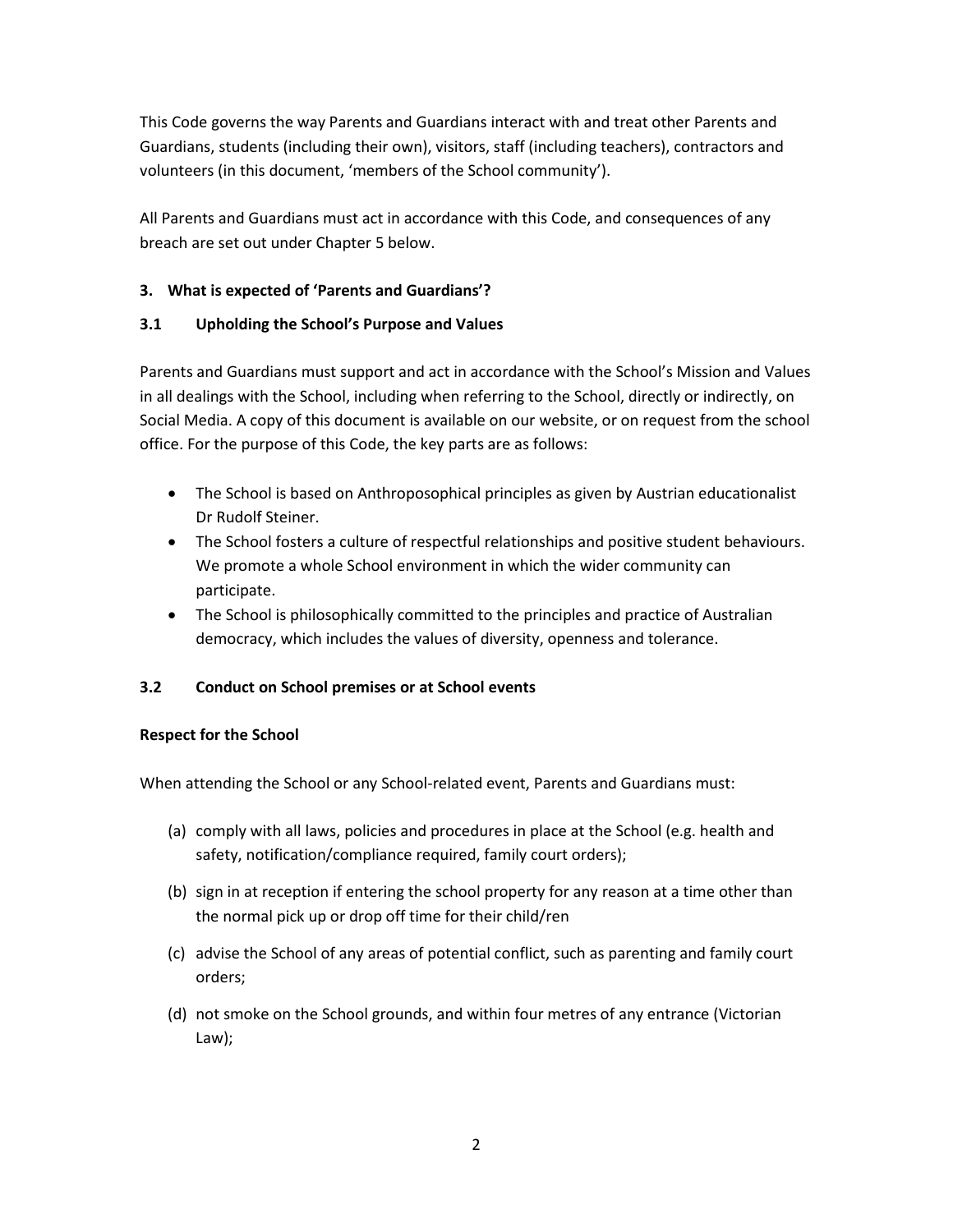- (e) dress appropriately according to the occasion; this includes avoiding wearing clothing with offensive words or insignias;
- (f) not bring onto or consume alcohol on the School grounds;
- (g) never possess or consume illicit drugs on School grounds;
- (h) not attend School grounds or events affected by drugs or alcohol;
- (i) respect and not damage School property and the property of others;
- (j) not bring dogs onto the school grounds at any time.

#### **Respect for members of the School community**

When attending the School or any School-related event, or if otherwise engaged in Schoolrelated activities, Parents and Guardians must:

- (a) treat all members of the School community (as defined above) with courtesy and respect;
- (b) be courteous and respectful in all written and spoken communication with everyone in the School community;
- (c) not use offensive, insulting or abusive language or expletives, raise their voice, or speak in a derogatory or offensive manner, or engage in violent or threatening behaviour towards anyone in the School community;
- (d) never use violence of any kind towards anyone;
- (e) not assault (sexually or physically), sexually harass, intimidate, undermine, threaten, bully or harass any member of the School community;
- (f) listen respectfully (in the same manner required by students and staff) when attending any kind of School assembly, activity, presentation, festival or other public event;
- (g) ensure that any physical contact with students is appropriate given the age of and relationship with the student, such that questions of impropriety do not arise;
- (h) not discipline or reprimand another person's child, raise their voice or get involved in verbal altercations with another parent or guardian or child;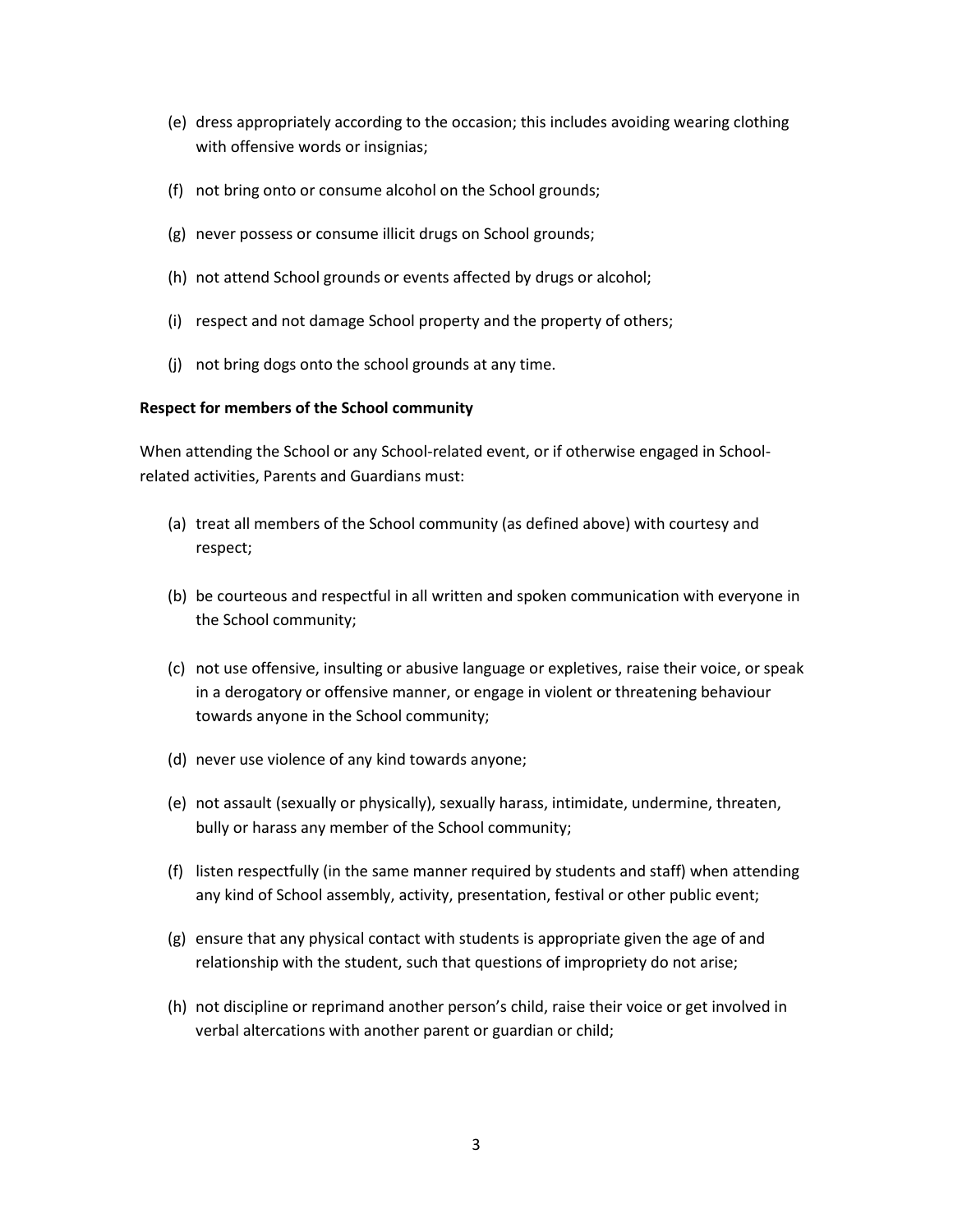- (i) respect the privacy of other members of the School community. This includes not engaging in malicious or judgemental gossip (either directly or online) and ensuring that anything they say about others is fair and truthful;
- (j) not disparage the School's Mission or Values or otherwise act in a manner which is disrespectful or contradictory to the School's Anthroposophical principles;
- (k) act in accordance with the requirements set out in Chapters 3.4 and 3.5 below, concerning photography, video and audio recordings and Social Media;

## **Respect towards staff, teachers, contractors and volunteers**

In all interactions with staff, teachers, contractors and volunteers, Parents and Guardians must:

- (a) only enter a classroom, staffroom or attend a School-related activity with permission from a staff member;
- (b) when attending School or a School event in a voluntary capacity, accept the authority of the teacher (or staff member) and comply with any reasonable direction;
- (c) not interrupt, raise their voice or disrupt a teacher while instructions are given or when learning activities are taking place.

## **3.3 Communicating with School staff, contractors and volunteers**

In order that all staff, contractors and volunteers can enjoy a safe and enjoyable work environment, Parents and Guardians must comply with the following:

- (a) If a Parent or Guardian contacts a staff member, contractor, or volunteer in relation to a query or concern, the recipient will respond within a reasonable period of time;
- (b) In order to most effectively discuss a particular query or concern with a staff member, contractor, or volunteer (either in person or over the phone), Parents and Guardians must make an appointment in advance;
- (c) Written correspondence with the School must be respectful and courteous and never abusive, intimidating, threatening or bullying, or constitute sexual harassment.

## **3.4 Photography, video and confidentiality**

Parents and Guardians must not:

(a) take a photo or audio or video recording of any member of the School community without their consent (or, in the case of a student, their Parent or Guardian);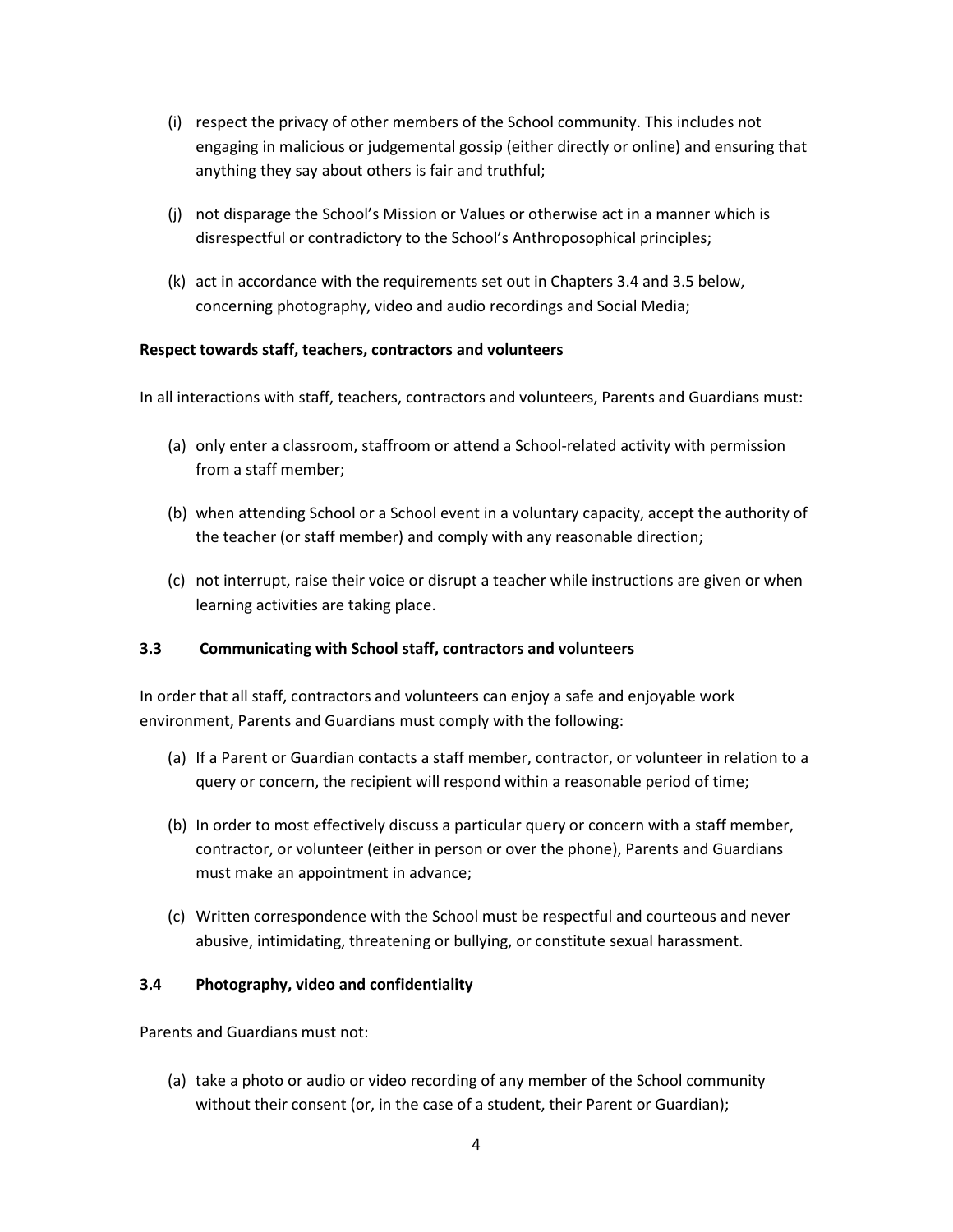(b) share, distribute or post on social media any photo or audio or video recording of any member of the School community without their prior consent (or, in the case of a student not their own, their Parent or Guardian).

## **3.5 Use of Social Media**

Parents and Guardians should recognise the potential for damage to be caused, directly or indirectly, to the School and others as a result of their use of social media, in circumstances when they can be identified as a Parent or Guardian of a student of the School.

When using social media, Parents and Guardians must therefore:

- (a) be respectful and courteous to all members of the School community, and not act in a way that could sexually harass, bully or intimidate;
- (b) not criticize the School's Mission, Values or Anthroposophical principles;
- (c) not discuss or mention the School, its staff or any members of the School community in a negative or defamatory way, or otherwise break the law;
- (d) not use the platform to voice grievances about the School;
- (e) make contact with students (other than their own) using any form of social media without the express consent of the student's Parent or Guardian;
- (f) make reasonable efforts to ensure that their children comply with the School's IT and Social Media Policy;
- (g) never disclose the personal details of, or confidential information about, any member of the School community to third parties without the individual's prior consent or their Parent of Guardian;
- (h) never post defamatory, offensive, sexually inappropriate or other material that may damage the reputation of the School or a member of the School Community.

# **4. Process for making a complaint**

Parents and Guardians have the right to raise issues and concerns related to the education of their child or other matters relating to the School.

The School will take seriously any issues that are brought to its attention. If Parents or Guardians express their concerns to the School, they can expect to be treated with courtesy and respect in attempting to resolve the matter.